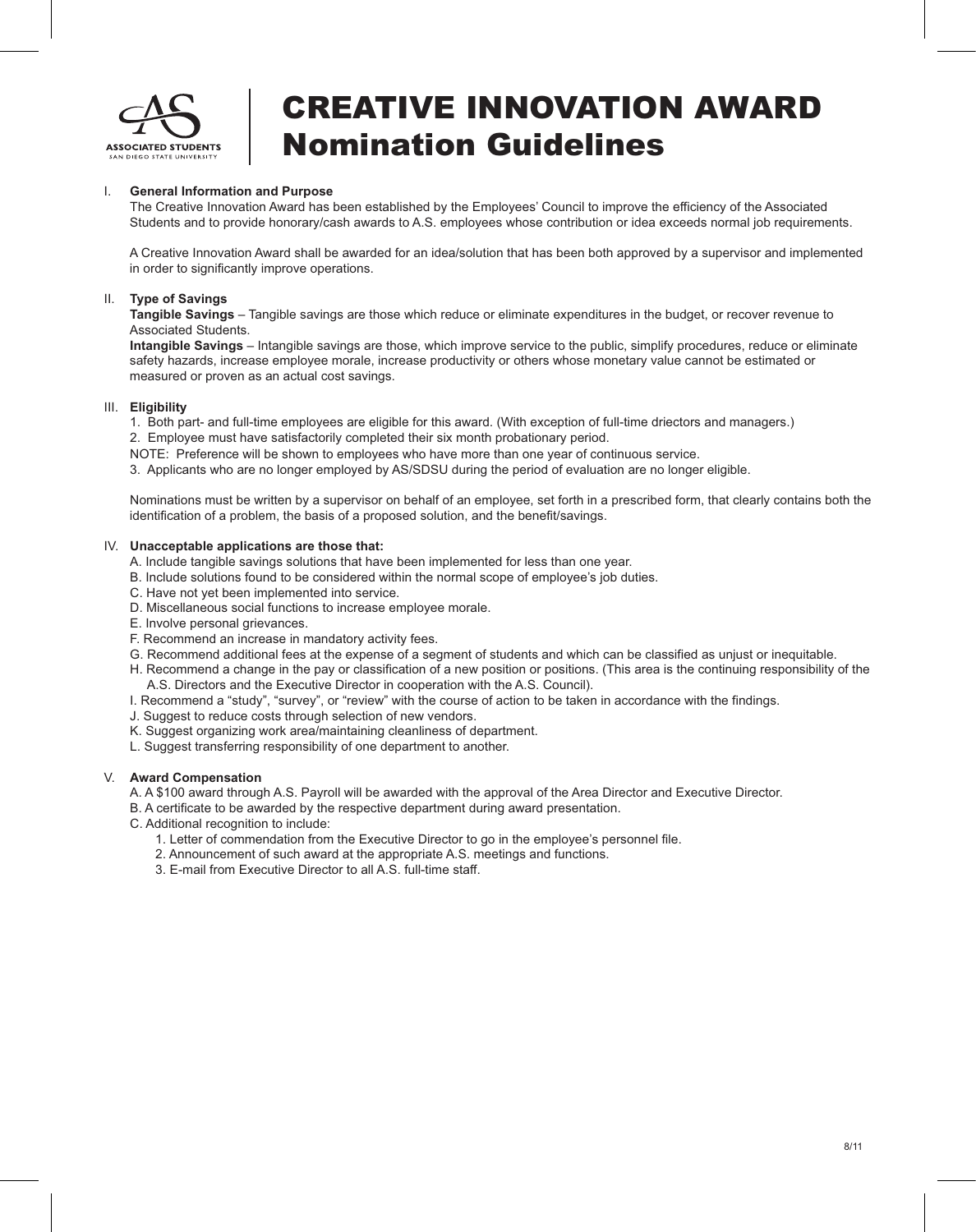

# Nomination for CREATIVE INNOVATION AWARD

| Employee's Name              | Initial Hire Date | Dept Hire Date |
|------------------------------|-------------------|----------------|
| Service Area                 | Department        |                |
| Nominating Supervisor's Name | Title             |                |

Please explain your nomination in terms of the following five criteria and the attached guidelines. Use additional pages as necessary. Please be very specific in describing the employee's creative innovation and contribution.

1. Describe the present process or situation. PLEASE BE CLEAR!

2. Provide a brief description of the employee's job duties. Be specific about how this improvement exceeds their normal job requirements.

3. Describe the change(s) that have resulted from the new idea.

4. Describe the implementation process and the results of implementation.